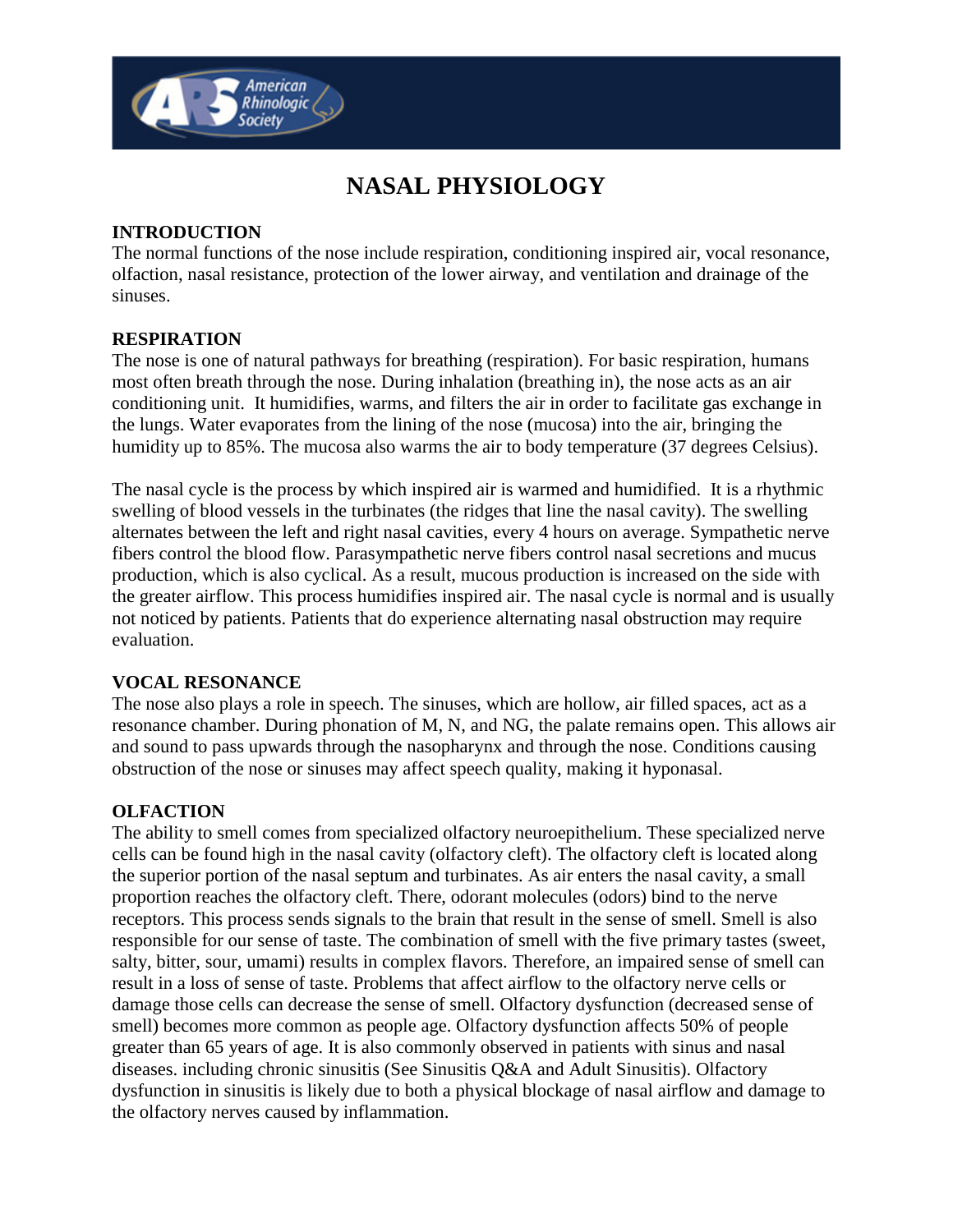#### **FILTRATION OF THE AIRWAY**

The nose is constantly exposed to inhaled debris and microbes (viruses, bacteria, and fungus). The respiratory system has developed several lines of defense to combat this assault. Large particles are trapped by the nasal vibrissae (nose hairs) found at the entrance to the nose (nostrils). Small particles are trapped in the nasal mucus, one of the initial defenses of the airway. Mucus is designed to trap inhaled particles, including microbes. The mucus and trapped debris is then moved down the nose into the throat where it is swallowed. In the stomach the microbes are destroyed by the acidic environment. Mucus is also sometimes removed by sneezing or coughing. These barriers help prevent particles from traveling to the lungs.

## **CILIA**

Mucus is propelled to the throat by the rhythmic beating of very small hair-like structures, known as cilia. Cilia line the airways (Figure 1).



Figure 1. Representation of cilia in the upper respiratory system

The cilia throughout the nose and sinuses are programmed to beat together in a specific direction. Each sinus has an ostium, which is like a door from the sinus into the nasal cavity. The cilia carry the mucus made by the sinuses towards and through the ostium (See Sinus Anatomy). This natural drainage passage leads to the main hallway that is the nasal cavity. Here, the cilia beat together to drive mucous towards the back of the nose. It then enters the throat through the nasopharynx, where it is eventually swallowed. This process is called mucociliary clearance.

Ciliated cells have sensors that allow them to respond to changes in their environment. For example, if the thickness of the mucous increases, the cilia will increase the speed at which they beat. This allows the cilia to continue clearing the heavy mucous. The same happens in response to an irritating stimulus, to clear the mucous quicker. When the beating of these cilia is impaired, mucociliary clearance does not occur normally. Impaired mucociliary clearance is a known cause of sinus disease. This problem is seen in patients with cystic fibrosis (See Cystic Fibrosis).